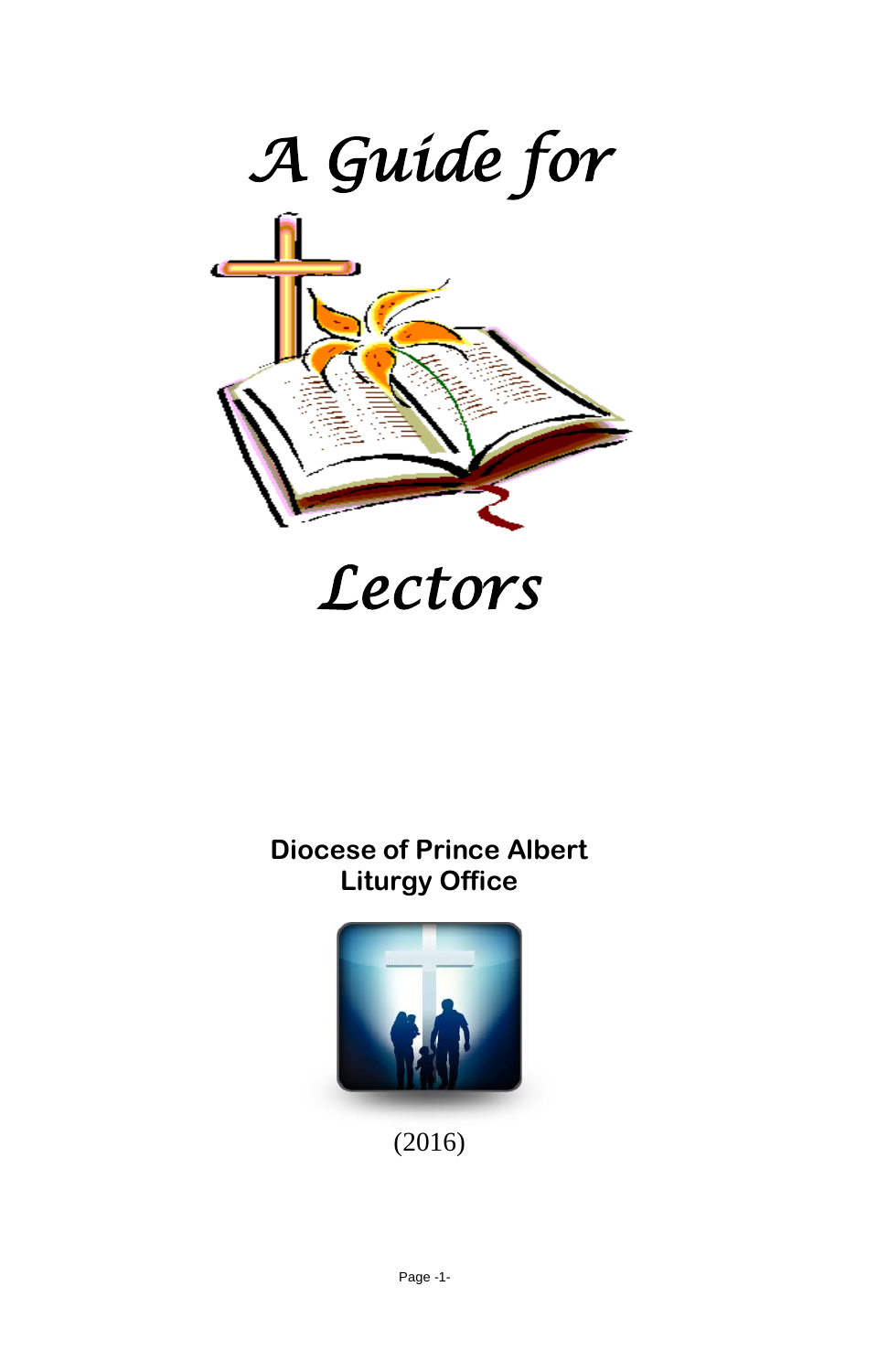

## **Table of Contents**

| <b>The Liturgical Function</b> |      |
|--------------------------------|------|
| Ministry of the Reader         | p.3  |
| Preparing to Read at Liturgy   | p.4  |
| The Liturgy Of the Word        |      |
| The First Reading              | p.5  |
| <b>Responsorial Psalm</b>      |      |
| The Second Reading             | p. 6 |
| <b>Gospel Acclamation</b>      |      |
| Universal Prayer               |      |
| <b>Glossary of Terms</b>       | p.7  |
| <b>Prayer before Reading</b>   | p.8  |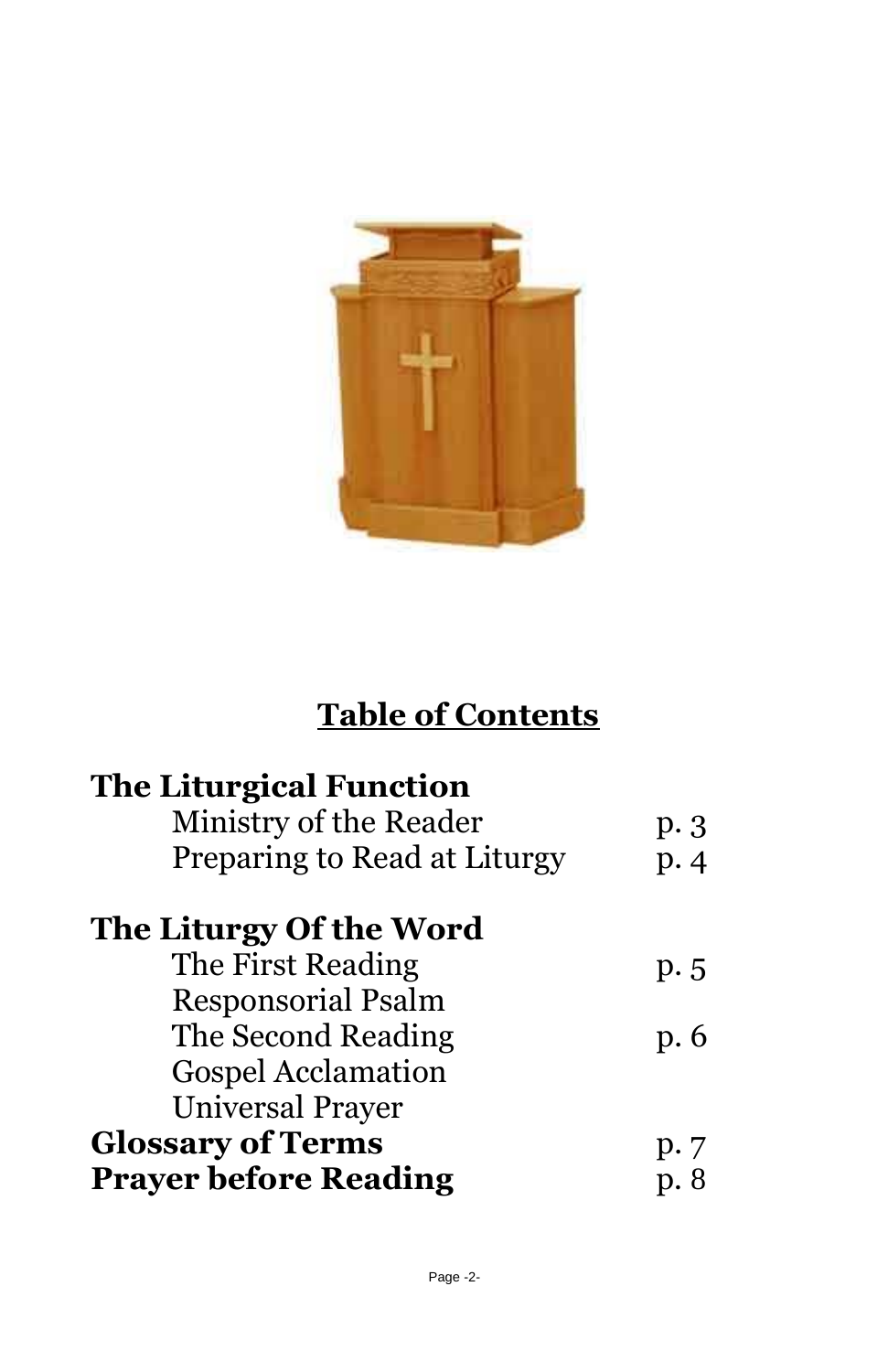## *Ministry of the Reader***:**

The General Instruction for the Roman Missal (GIRM) states: "When the scriptures are read in the Church, God himself speaks to his people, and Christ, present in his word, proclaims the Gospel. Therefore, the readings from the Word of God are to be listened to reverently by everyone, for they are an element of the greatest importance in the liturgy"  $(429)$ .

The reader's ministry is truly awesome; he or she makes God present in the liturgy of the word through the living proclamation of the Scriptures just as the priest makes Christ present in the liturgy of the Eucharist. The reader's ministry is the ministry of the table of God's word, feeding us with the story of the wonderful things God has done for us so that we turn to the table of the Eucharist to give thanks and praise.

You have agreed to serve the Church as a reader. A reader is any lay minister who reads from the Lectionary at Mass or The Universal Prayer which is also known as the Prayer of the Faithful. You will be entrusted with the Word of God - a tool sharper than any two-edged sword. As any skilled craftsman does, you will want to know your tools in order to execute well your art.



Page -3-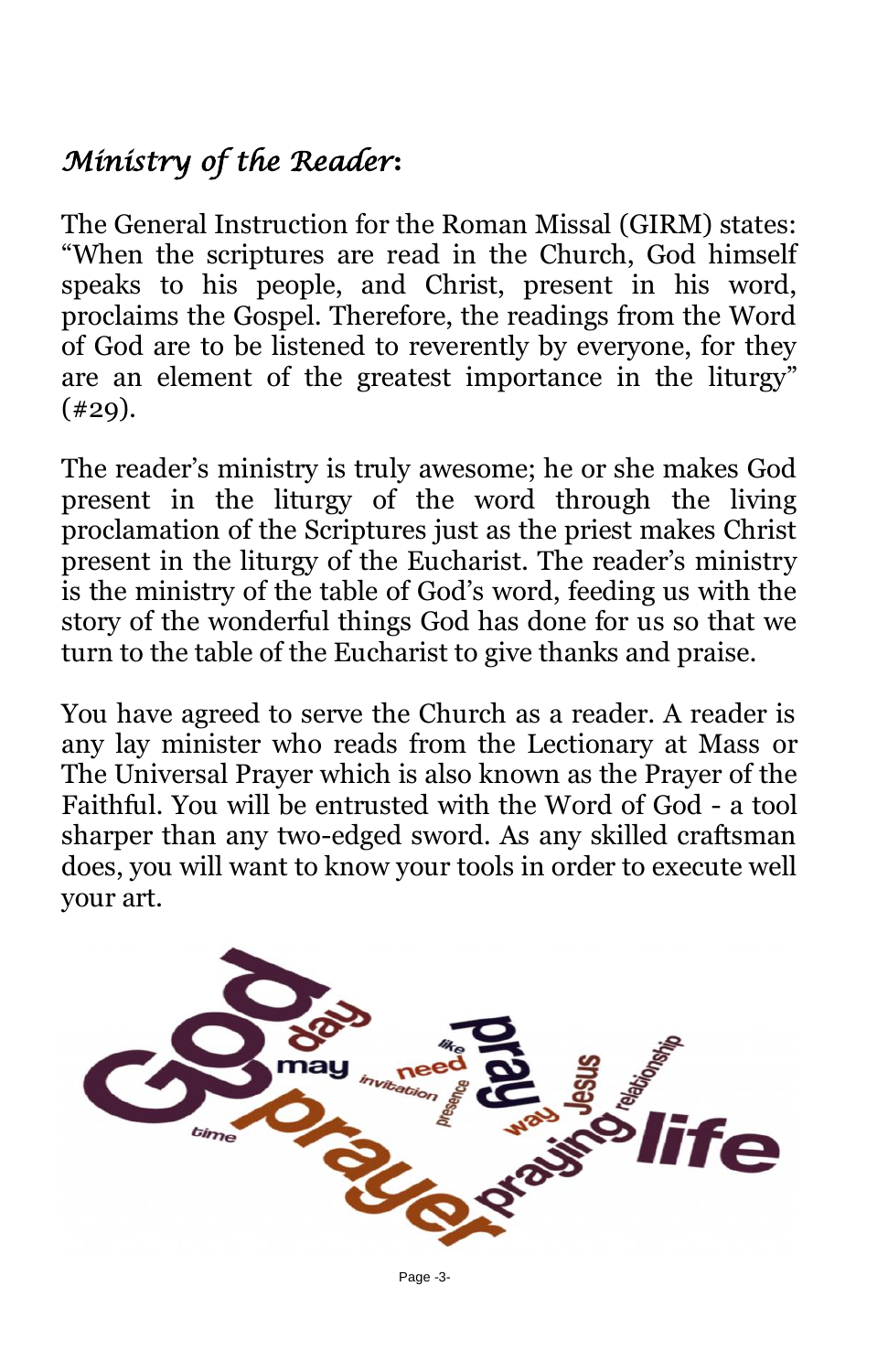## *Preparing to Read for a Liturgical Celebration***:**

Proclaiming the Word is an act of faith and worship. Readers need to prepare and take their ministry seriously.

- In your preparation, read all the readings of the day so that you get a sense of the over-all message.

- Find the main message of the reading you are to read; pick out the important words in order to give them emphasis; find any words that might give you trouble; find out the correct pronunciation of any words you do not know.

- Dress appropriately, in a manner that shows the dignity of what you are doing, and is not distracting.

- Arrive at the church at least 15 minutes before Mass is due to begin.

*Please make sure you know how the sound system in your parish works! Go to the Sanctuary ahead of time to know how close or far away from the mic you need to be so that the congregation hears everything clearly.*



- Check in with the coordinator, be sure the lectionary is properly marked, look over your reading.

- The entrance procession will be led by the cross, followed by the two candle servers. If the Lectionary is to come in procession it will be behind the two candle servers and in front of the two Altar servers. Carry the Book high and with reverence.

When you reach the sanctuary, because you are carrying something, a slight inclination of the head is appropriate (*you do not need to bow*) place the book on the ambo and return to your place in the assembly. *If your parish has a Book of the Gospels that is carried in, it is placed on the Altar.*



*"And the good news must first be proclaimed to all nations." (Mark 13.10)*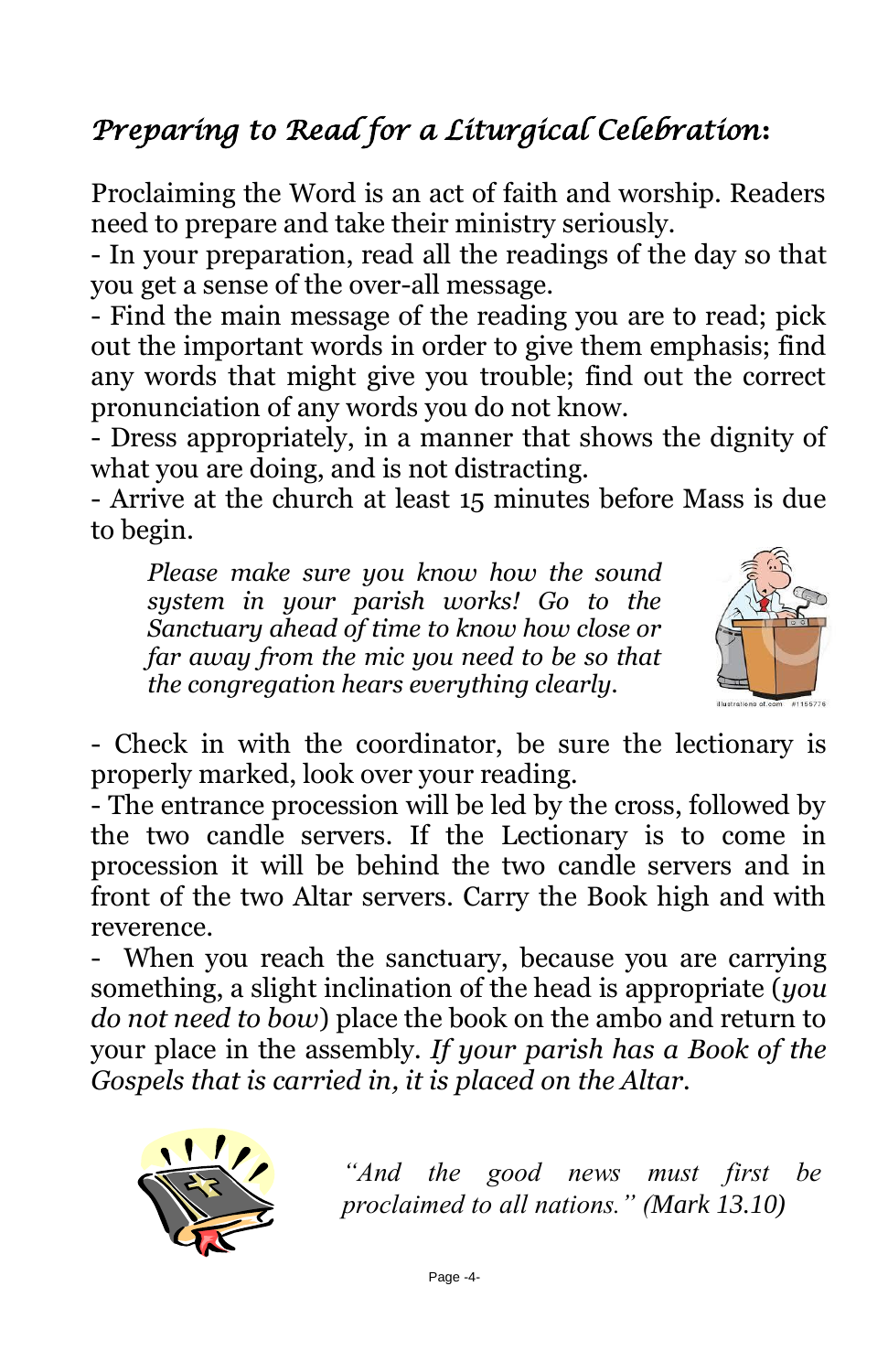### *First Reading*

- If the Reader passes the altar on the way to the ambo before or after the reading, *they are to bow to the altar, not to the presider or to the tabernacle.*

- After the opening prayer is concluded, the assembly will be seated and Father may call the children forward and dismiss them to celebrate their own Children's Liturgy of the Word.

- After the children leave, the first reader proceeds to the ambo. Take a moment to ensure that people are settled and prepared to listen, and that you are prepared to proclaim your reading.

- In a clear voice look up at the assembly and proclaim "A reading from……" Pause, then begin your reading.



At the head of each reading the Lectionary presents the exact citation of biblical verses together with a one sentence summary. Traditionally the lector *does not read these aloud*… The lector does read aloud the announcement that precedes the reading; for example, *"A reading from the book of Exodus."* Due to the ritual nature of this statement*, it is best not to vary it with redundancies such as "Today's first reading is a reading from the Book of Exodus."* (Let us Pray #293)

- After the reading is proclaimed it is appropriate to *pause a moment*, look up, and address the assembly with the words, "The Word of the Lord". Wait for the assembly's response, then proceed back to your seat.

#### *Responsorial Psalm*

- The singing of the Responsorial Psalm follows. If your parish has no music ministry, if possible have a different person other than the first reader read the psalm in order to truly make it responsory to the first reading.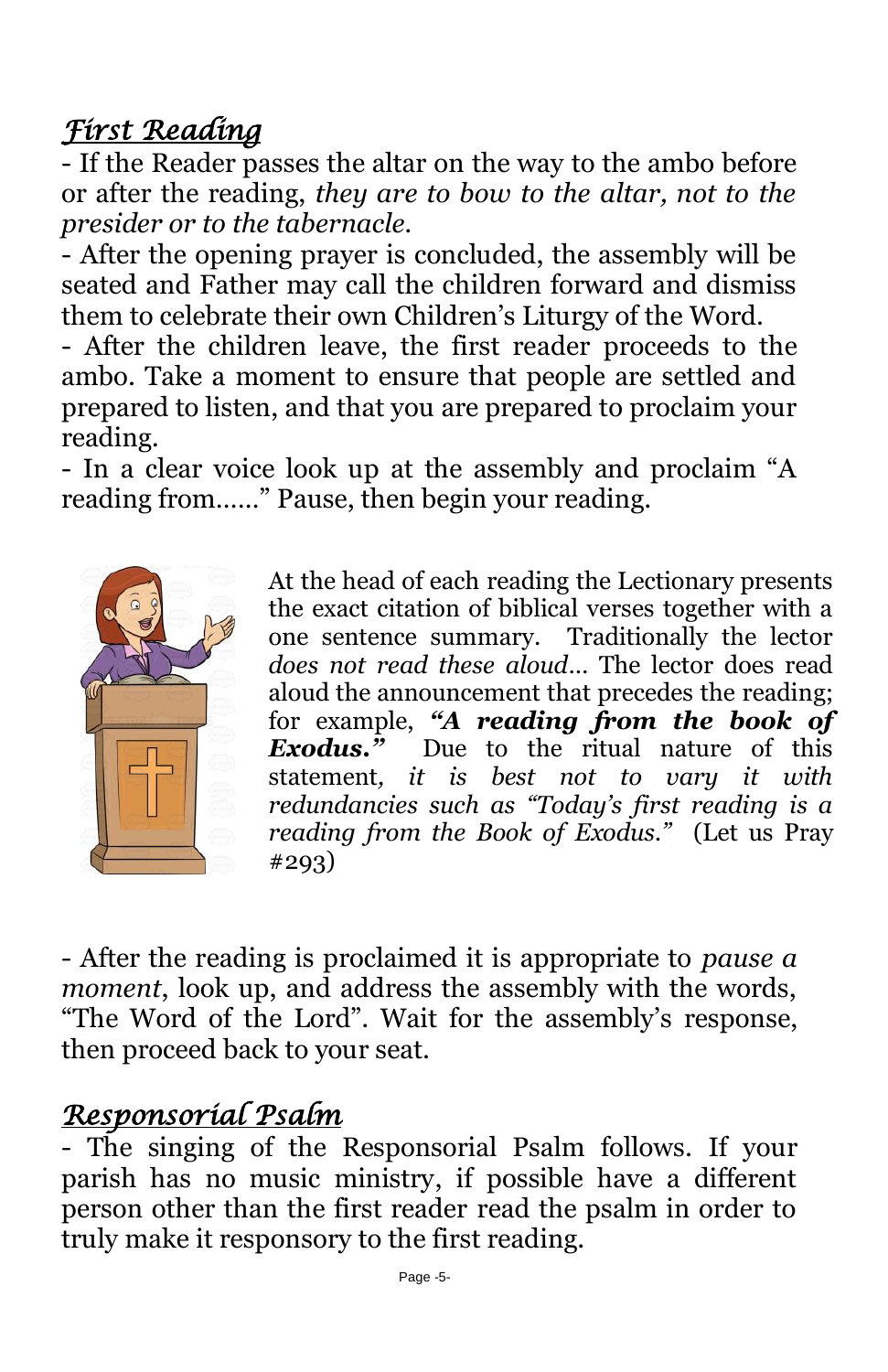### *Second Reading*

- Once the Psalmist has returned to their place the second reader rises and proceeds to the ambo to proclaim the second reading (*use the same instructions as for the first reading*).

#### *Gospel Acclamation*

-The Gospel Acclamation is omitted if it is not sung.

## *Prayer of the Faithful / Universal Prayer*

- After the homily, the assembly stands and we profess our faith. As the Profession of Faith ends, the third reader (Universal Prayer leader) moves to the ambo. After the introduction by the priest, read your petitions clearly, pausing briefly before leading in to the assembly's response.

-Similar to the Readings, it is not necessary to introduce the response for the people before the intentions are read unless the response is different than the usual "Lord, hear our Prayer."

- There should be no more than 5-6 intercessions. Guidelines for writing appropriate intercession can be found in the back of the living with Christ Missals or contact the Liturgy Office. - After the priest celebrant has read the concluding prayer, you may return to your seat.



*The Prayer of the Faithful is an integral part of the Liturgy. Having heard the word, the assembled people respond to it, are confident that God will act today (through us) as he has in the past, and thus "exercising the office of their baptismal priesthood," they "offer prayers to God for the salvation of all" (GIRM 69). The entire people of God form a "royal priesthood" (1 Peter 2:9) who, in union with Christ, in solidarity with their brothers and sisters everywhere, and under the presidency of the priest, make "petitions, prayers, intercessions… for all" (1 Timothy 2:1). (Mystery of Faith, p. 52)*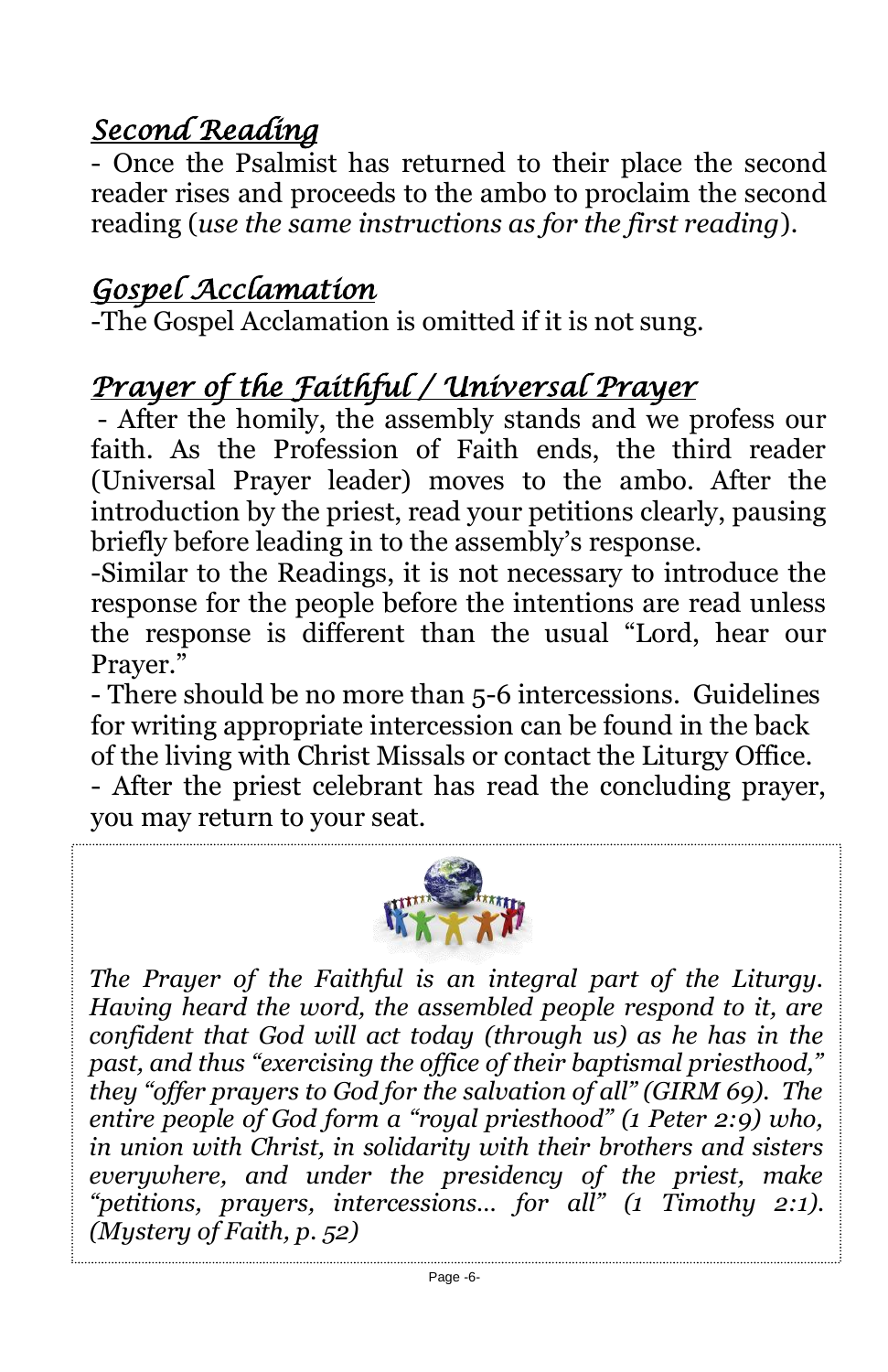#### *Glossary*

**Ambo**: A dignified and stationary place from which the readings, responsorial psalm, and Easter proclamation are to be proclaimed. It may also be used for giving the homily and for announcing the intentions of the Prayer of the Faithful.

**Book of the Gospels**: The collection of Gospel passages that may occur on Sundays or other major occasions, including solemnities, feasts of the Lord, and ritual Masses.

**Discourse**: A speech, lecture, or letter which makes an argument or explanation.

**Genres**: Literary types that have a characteristic style, form, and subject matter.

*Lectio Divina*: a process of slow meditation on the word of God.

**Lectionary**: A four-volume series that contains the readings for Sundays, weekdays, and various needs and occasions.

**Lector**: Any lay minister who reads from the Lectionary at Mass (also called a reader).

**Liturgy of the Eucharist**: Begins with the Preparation of the Gifts and ends with the Prayer after Communion, during which the action of the Mass is centered around the altar.

**Liturgy of the Word**: The parts of Mass from the first reading through the Prayer of the Faithful during which the action of the Mass is centered around the ambo.

**Narrative**: A story.

**Proclamation**: The act of proclaiming, that is, the act of making known publicly. Within the context of the role of the lector, proclamation is the act of making known to the gathered assembly "the continuity of the work of salvation according to God's wonderful plan."

\*(Taken from the book 'Guide for Lectors' by Meagher and Turner)